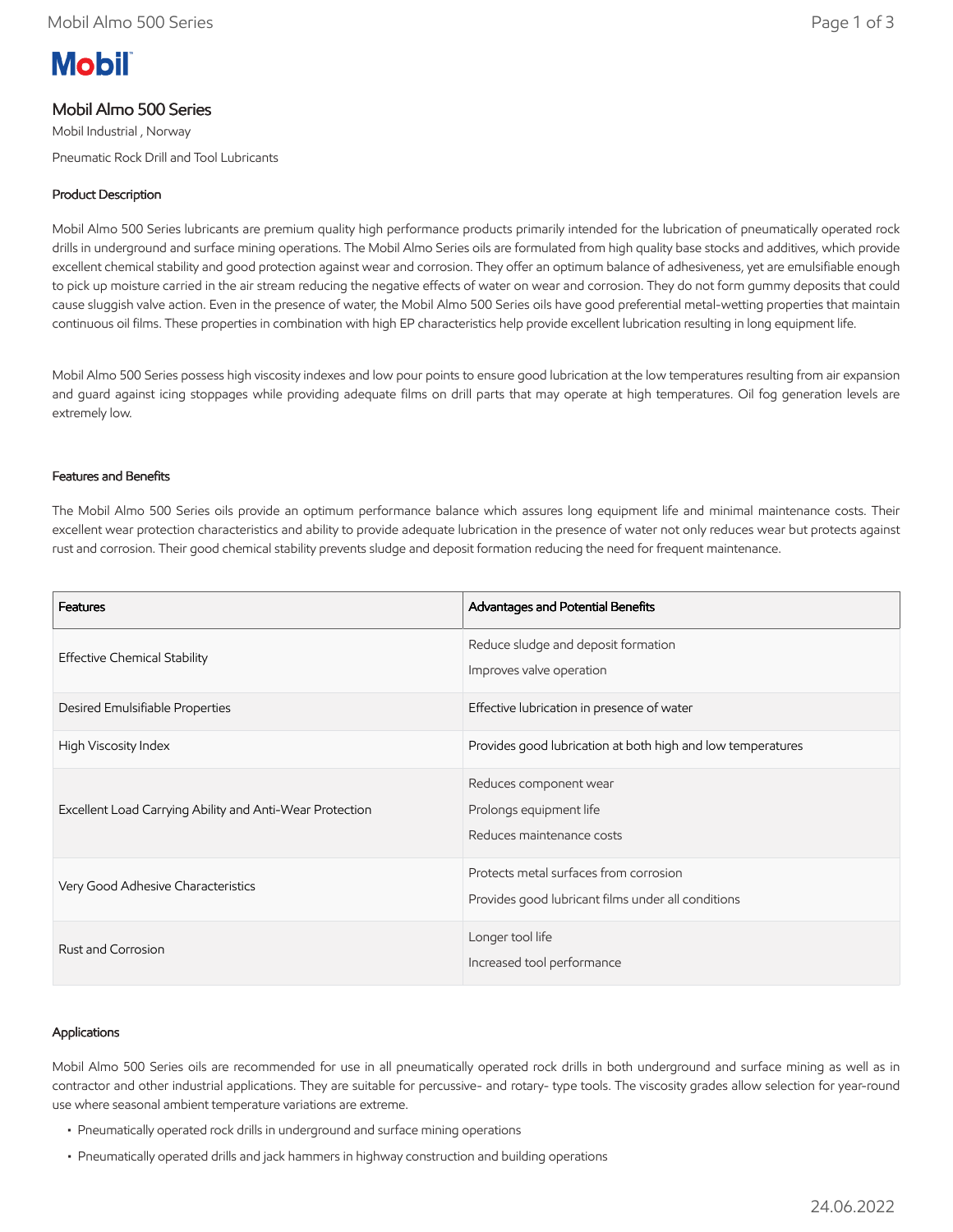### Mobil Almo 500 Series **Page 2 of 3**

- Rock drills in quarry operations
- Percussion and rotary air-operated tools in industrial applications

#### Properties and Specifications

| Property                                         | <b>MOBIL</b><br><b>ALMO</b><br>524 | MOBIL ALMO<br>525 | MOBIL ALMO<br>527 | MOBIL ALMO<br>529 | MOBIL ALMO<br>530 | <b>MOBIL</b><br><b>ALMO</b><br>532 |
|--------------------------------------------------|------------------------------------|-------------------|-------------------|-------------------|-------------------|------------------------------------|
| Grade                                            | <b>ISO 32</b>                      | <b>ISO 46</b>     |                   |                   | <b>ISO 220</b>    | <b>ISO 320</b>                     |
| Density @ 15.6 C, kg/l, ASTM D4052               | 0.88                               | 0.883             | 0.899             | 0.893             | 0.898             | 0.902                              |
| Flash Point, Cleveland Open Cup, °C,<br>ASTM D92 | 170                                | 188               | 220               | 220               | 220               | 232                                |
| Kinematic Viscosity @ 100 C, mm2/s,<br>ASTM D445 | 5.5                                | 7.3               | 11.5              | 16.5              | 19.7              | 24.9                               |
| Kinematic Viscosity @ 40 C, mm2/s,<br>ASTM D445  | 32                                 | 46                | 100               | 172               | 220               | 320                                |
| Pour Point, °C, ASTM D97                         | $-51$                              | $-30$             | $-27$             | $-24$             | $-24$             | $-21$                              |
| Viscosity Index, ASTM D2270                      | 108                                | 105               | 100               | 102               | 100               | 99                                 |

#### Health and Safety

Health and Safety recommendations for this product can be found on the Material Safety Data Sheet (MSDS) @ [http://www.msds.exxonmobil.com/psims](http://www.msds.exxonmobil.com/psims/psims.aspx) /psims.aspx

All trademarks used herein are trademarks or registered trademarks of Exxon Mobil Corporation or one of its subsidiaries unless indicated otherwise.

02-2022 Mobil Oil AS Drammensveien 149, Postboks 350 Skøyen N-0213 OSLO

#### (+47) 22 66 30 30 [http://www.mobil.no](http://www.mobil.no/)

Typical Properties are typical of those obtained with normal production tolerance and do not constitute a specification. Variations that do not affect product performance are to be expected during normal manufacture and at different blending locations. The information contained herein is subject to change without notice. All products may not be available locally. For more information, contact your local ExxonMobil contact or visit [www.exxonmobil.com](http://www.exxonmobil.com/)

ExxonMobil is comprised of numerous affiliates and subsidiaries, many with names that include Esso, Mobil, or ExxonMobil. Nothing in this document is intended to override or supersede the corporate separateness of local entities. Responsibility for local action and accountability remains with the local ExxonMobil-affiliate entities.

Energy lives here™